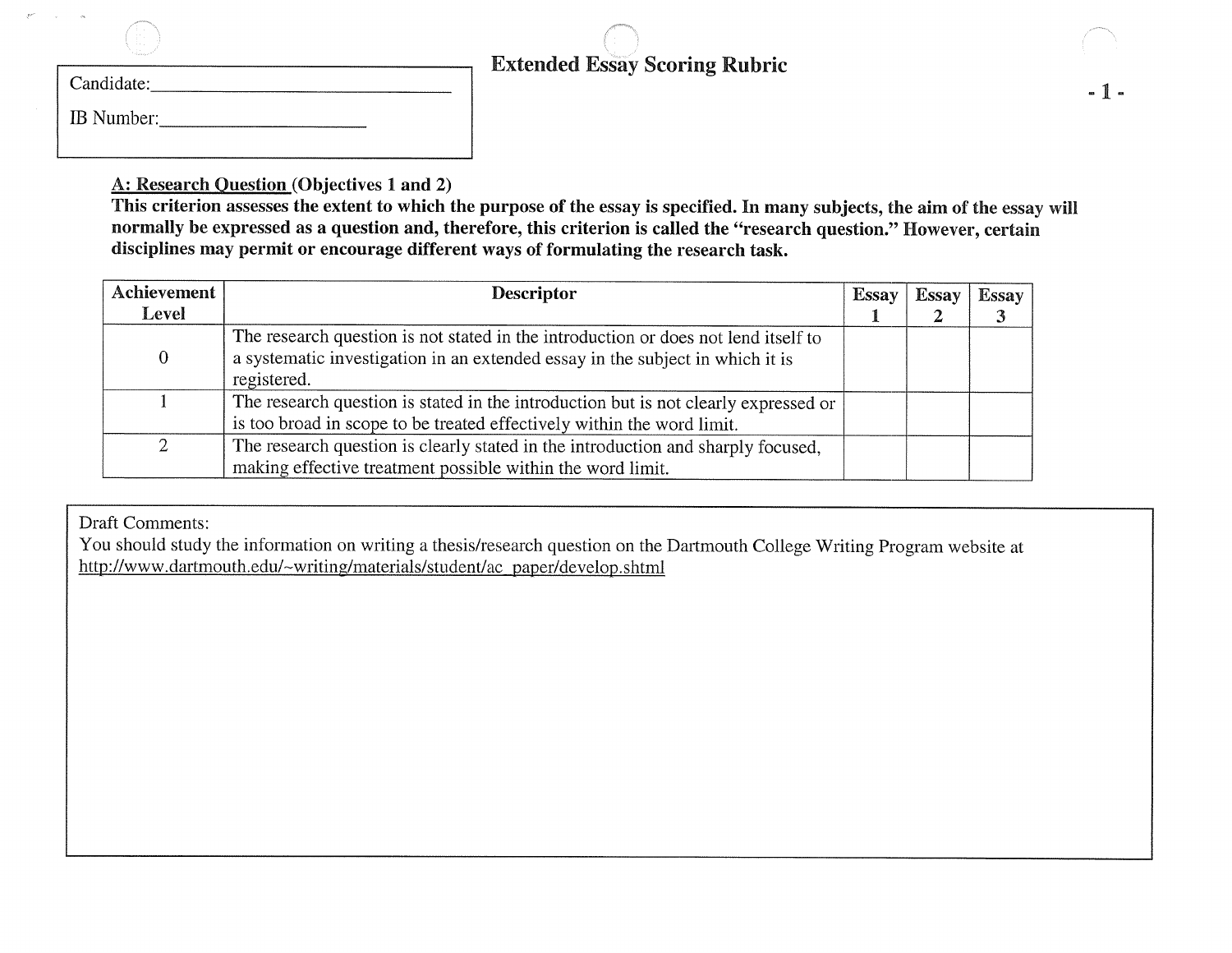#### **B: Introduction (Objectives 1 and 5)**

**This criterion assesses the extent to which the introduction makes clear how the research question relates to existing knowledge on the topic and explains how the topic chosen is significant and worthy of investigation.** 

| Achievement | <b>Descriptor</b>                                                                     | <b>Essay</b> | <b>Essay</b> | <b>Essay</b> |
|-------------|---------------------------------------------------------------------------------------|--------------|--------------|--------------|
| Level       |                                                                                       |              |              |              |
| $\mathbf 0$ | Little or no attempt is made to set the research question into context. There is      |              |              |              |
|             | little or no attempt to explain the significance of the topic.                        |              |              |              |
|             | Some attempt is made to set the research question into context. There is some         |              |              |              |
|             | attempt to explain the significance of the topic and why it is worthy of              |              |              |              |
|             | investigation.                                                                        |              |              |              |
| 2           | The context of the research question is clearly demonstrated. The introduction        |              |              |              |
|             | clearly explains the significance of the topic and why it is worthy of investigation. |              |              |              |

#### Draft Comments:

You should study the information on developing an introduction on the Dartmouth College Writing Program website at: http://www.dartmouth.edu/~writing/materials/student/ac\_paper/write.shtml#intros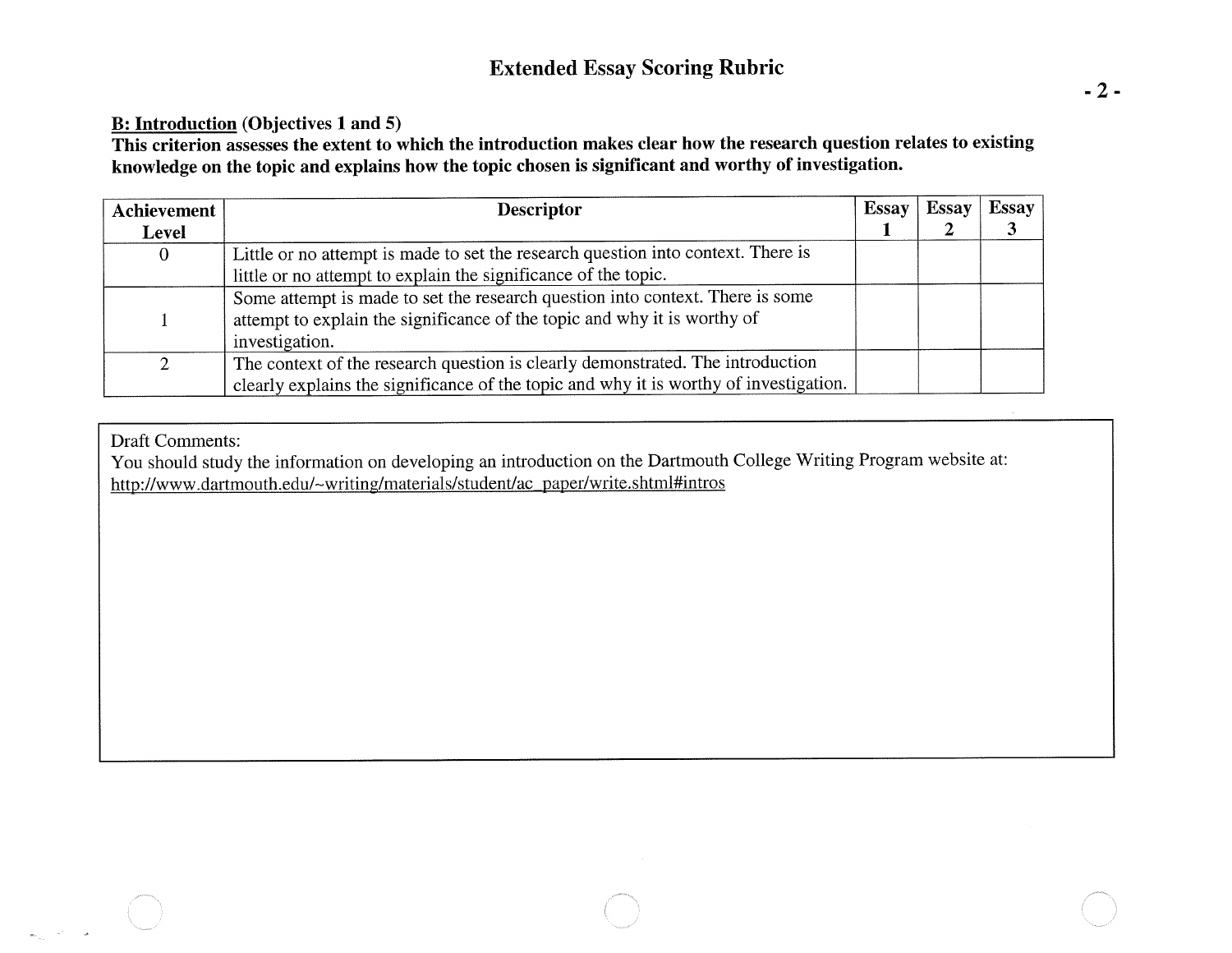#### C: Investigation (Objectives 1 and 3)

This criterion assesses the extent to which the investigation is planned and an appropriate range of sources has been consulted, or data has been gathered, that is relevant to the research question. Where the research question does not lend itself to a systematic investigation in the subject in which the essay is registered, the maximum level that can be awarded for this criterion is 2.

| <b>Achievement</b> | <b>Descriptor</b>                                                                    | Essay | Essay | <b>Essay</b> |
|--------------------|--------------------------------------------------------------------------------------|-------|-------|--------------|
| Level              |                                                                                      |       |       | 3            |
| $\theta$           | There is little or no evidence that sources have been consulted or data gathered,    |       |       |              |
|                    | and little or no evidence of planning in the investigation.                          |       |       |              |
|                    | A range of inappropriate sources has been consulted, or inappropriate data has       |       |       |              |
|                    | been gathered, and there is little evidence that the investigation has been planned. |       |       |              |
|                    | A limited range of appropriate sources has been consulted, or data has been          |       |       |              |
| 2                  | gathered, and some relevant material has been selected. There is evidence of         |       |       |              |
|                    | some planning in the investigation.                                                  |       |       |              |
|                    | A sufficient range of appropriate sources has been consulted, or data has been       |       |       |              |
| 3                  | gathered, and relevant material has been selected. The investigation has been        |       |       |              |
|                    | satisfactorily planned.                                                              |       |       |              |
| 4                  | An imaginative range of appropriate sources has been consulted, or data has been     |       |       |              |
|                    | gathered, and relevant material has been carefully selected. The investigation has   |       |       |              |
|                    | been well planned.                                                                   |       |       |              |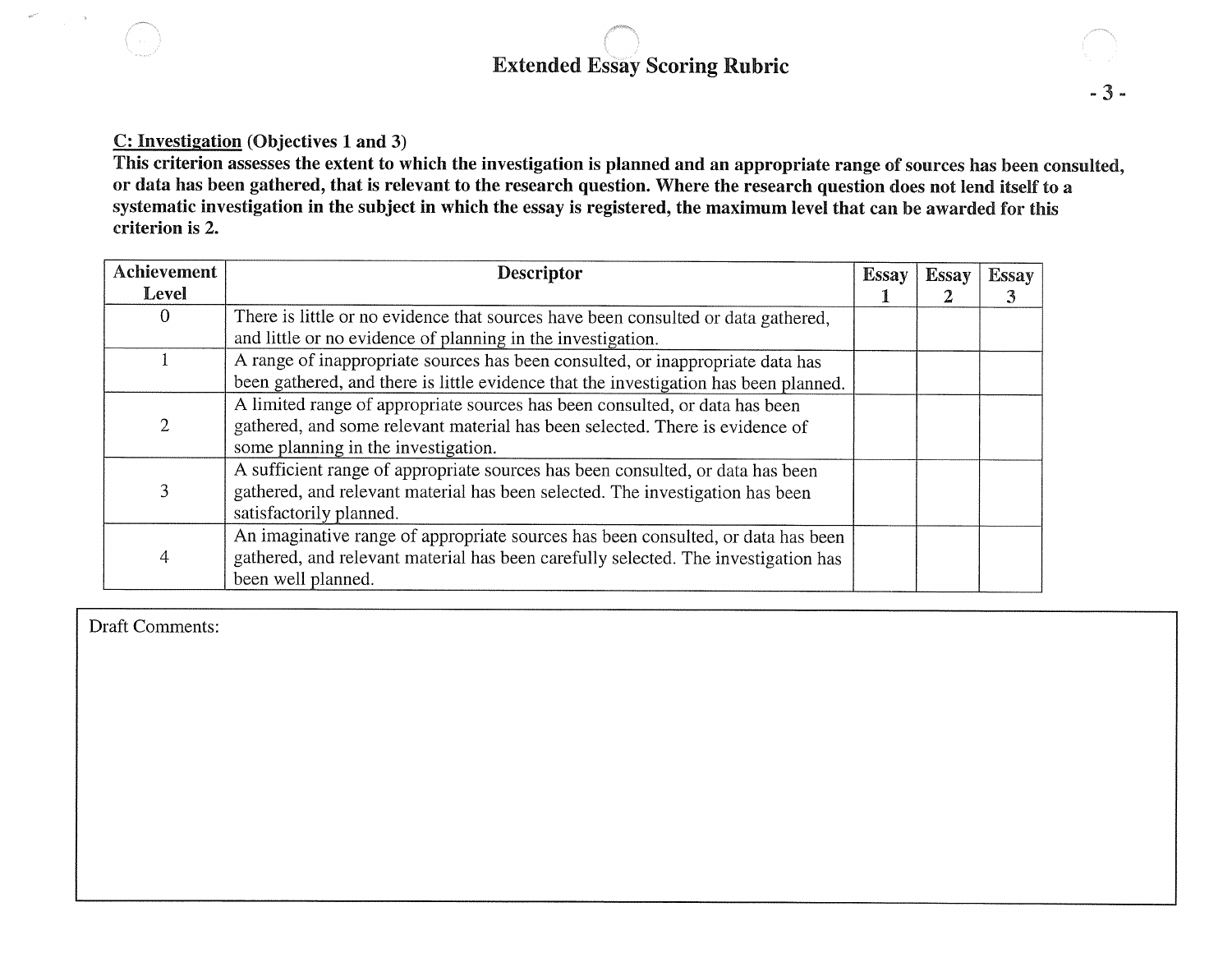#### D: Knowledge and Understanding of Topic (Objectives 3 and 7)

Where the research question does not lend itself to a systematic investigation in the subject in which the essay is registered, the maximum level that can be awarded for this criterion is 2. "Academic context", as used in this guide, can be defined as the current state of the field of study under investigation. However, this is to be understood in relation to what can reasonably be expected of a pre-university student. For example, to obtain a level 4, it would be sufficient to relate the investigation to the principal lines of inquiry in the relevant field; detailed, comprehensive knowledge is not required.

| Achievement    | <b>Descriptor</b>                                                                                                                                                                               | <b>Essay</b> | <b>Essay</b> | <b>Essay</b> |
|----------------|-------------------------------------------------------------------------------------------------------------------------------------------------------------------------------------------------|--------------|--------------|--------------|
| <b>Level</b>   |                                                                                                                                                                                                 |              |              | 3            |
|                | The essay demonstrates no real knowledge or understanding of the topic studied.                                                                                                                 |              |              |              |
|                | The essay demonstrates some knowledge but little understanding of the topic<br>studied. The essay shows little awareness of an academic context for the<br>investigation.                       |              |              |              |
| $\overline{2}$ | The essay demonstrates an adequate knowledge and some understanding of the<br>topic studied. The essay shows some awareness of an academic context for the<br>investigation.                    |              |              |              |
| 3              | The essay demonstrates a good knowledge and understanding of the topic studied.<br>Where appropriate, the essay successfully outlines an academic context for the<br>investigation.             |              |              |              |
| 4              | The essay demonstrates a very good knowledge and understanding of the topic<br>studied. Where appropriate, the essay clearly and precisely locates the investigation<br>in an academic context. |              |              |              |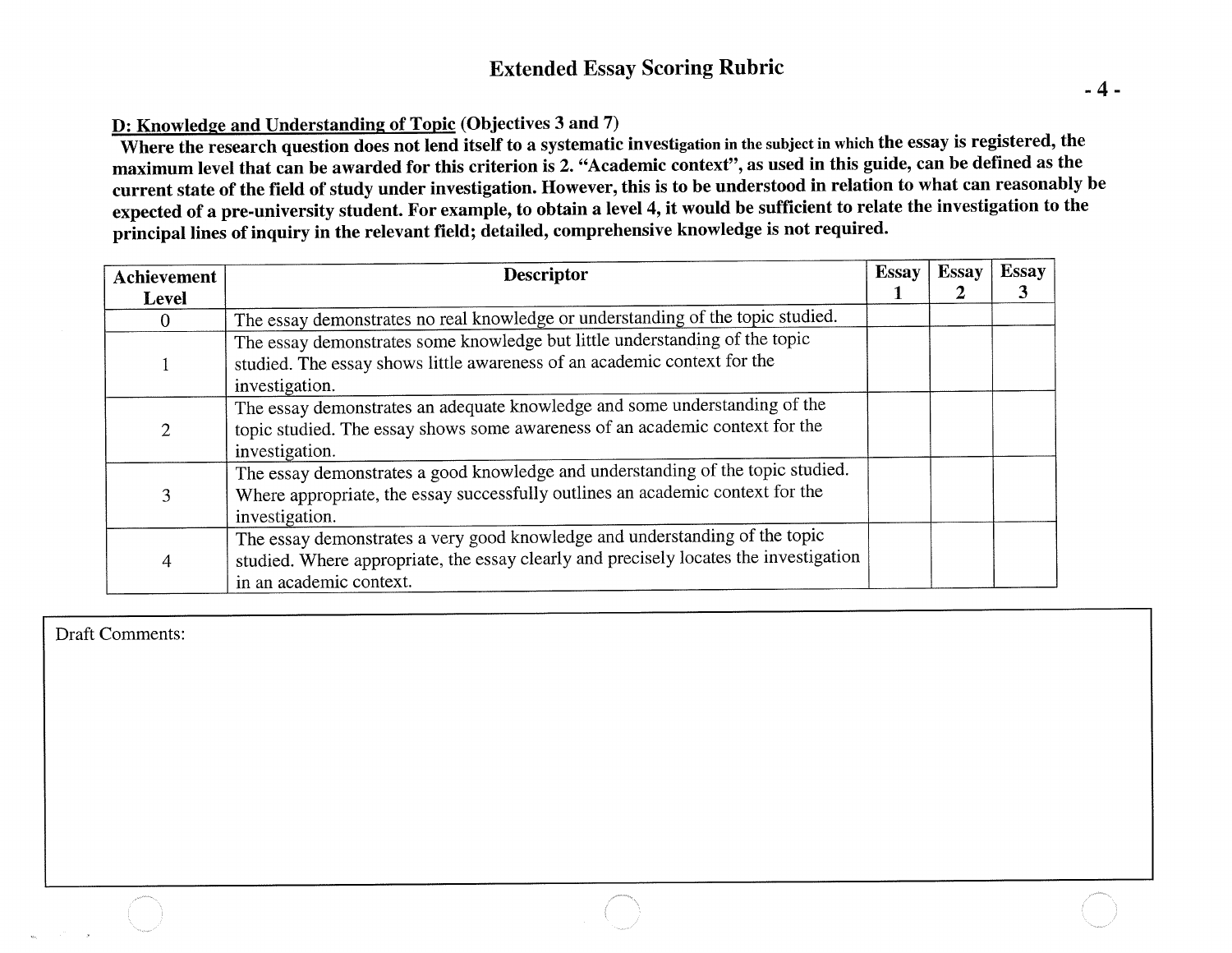#### E. Reasoned Argument: (Objectives 1 and 4)

This criterion assesses the extent to which the essay uses the material collected to present ideas in a logical and coherent manner, and develops a reasoned argument in relation to the research question. Where the research question does not lend itself to a systematic investigation in the subject in which the essay is registered, the maximum level that can be awarded for this criterion is 2.

| Achievement | <b>Descriptor</b>                                                                    | <b>Essay</b> | Essay | <b>Essay</b> |
|-------------|--------------------------------------------------------------------------------------|--------------|-------|--------------|
| Level       |                                                                                      |              |       |              |
|             | There is no attempt to develop a reasoned argument in relation to the research       |              |       |              |
|             | question.                                                                            |              |       |              |
|             | There is a limited or superficial attempt to present ideas in a logical and coherent |              |       |              |
|             | manner, and to develop a reasoned argument in relation to the research question.     |              |       |              |
|             | There is some attempt to present ideas in a logical and coherent manner, and to      |              |       |              |
|             | develop a reasoned argument in relation to the research question, but this is only   |              |       |              |
|             | partially successful.                                                                |              |       |              |
|             | Ideas are presented in a logical and coherent manner, and a reasoned argument        |              |       |              |
|             | is developed in relation to the research question, but with some weaknesses.         |              |       |              |
|             | Ideas are presented clearly and in a logical and coherent manner. The essay          |              |       |              |
|             | succeeds in developing a reasoned and convincing argument in relation to the         |              |       |              |
|             | research question.                                                                   |              |       |              |

Draft Comments:

Information about logic and argument is located on the Dartmouth College Writing Program website at

http://www.dartmouth.edu/~writing/materials/student/ac\_paper/logic.shtml. Additional information on how to develop an informed argument can be found on the same website at http://www.dartmouth.edu/~writing/materials/student/ac paper/what.shtml.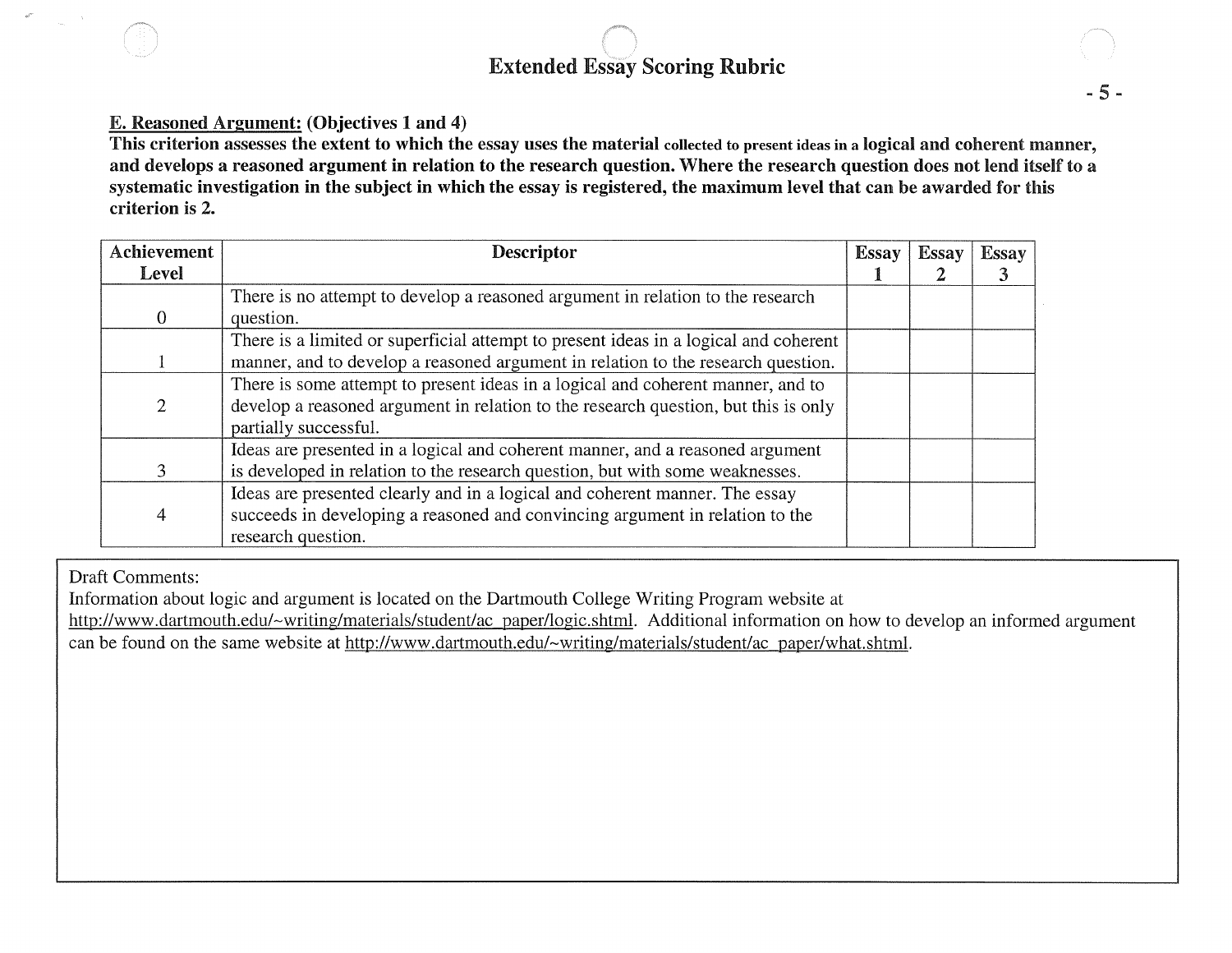#### F. Application of Analytical and Evaluative Skills Appropriate to the Subiect ( Objective 7)

| Achievement | <b>Descriptor</b>                                                                                                           | <b>Essay</b> | <b>Essay</b> | <b>Essay</b> |
|-------------|-----------------------------------------------------------------------------------------------------------------------------|--------------|--------------|--------------|
| Level       |                                                                                                                             |              |              |              |
| 0           | The essay shows no application of appropriate analytical and evaluative skills.                                             |              |              |              |
|             | The essay shows little application of appropriate analytical and evaluative skills.                                         |              |              |              |
| 2           | The essay shows some application of appropriate analytical and evaluative skills,<br>which may be only partially effective. |              |              |              |
|             | The essay shows sound application of appropriate analytical and evaluative skills.                                          |              |              |              |
| 3           |                                                                                                                             |              |              |              |
|             | The essay shows effective and sophisticated application of appropriate analytical<br>and evaluative skills.                 |              |              |              |

Draft Comments:

You may benefit from reading the information on constructing an informed argument (and developing evaluative and analytical skills) on the Dartmouth College Writing website at http://www.dartmouth.edu/~writing/materials/student/ac\_paper/what.shtml#argument.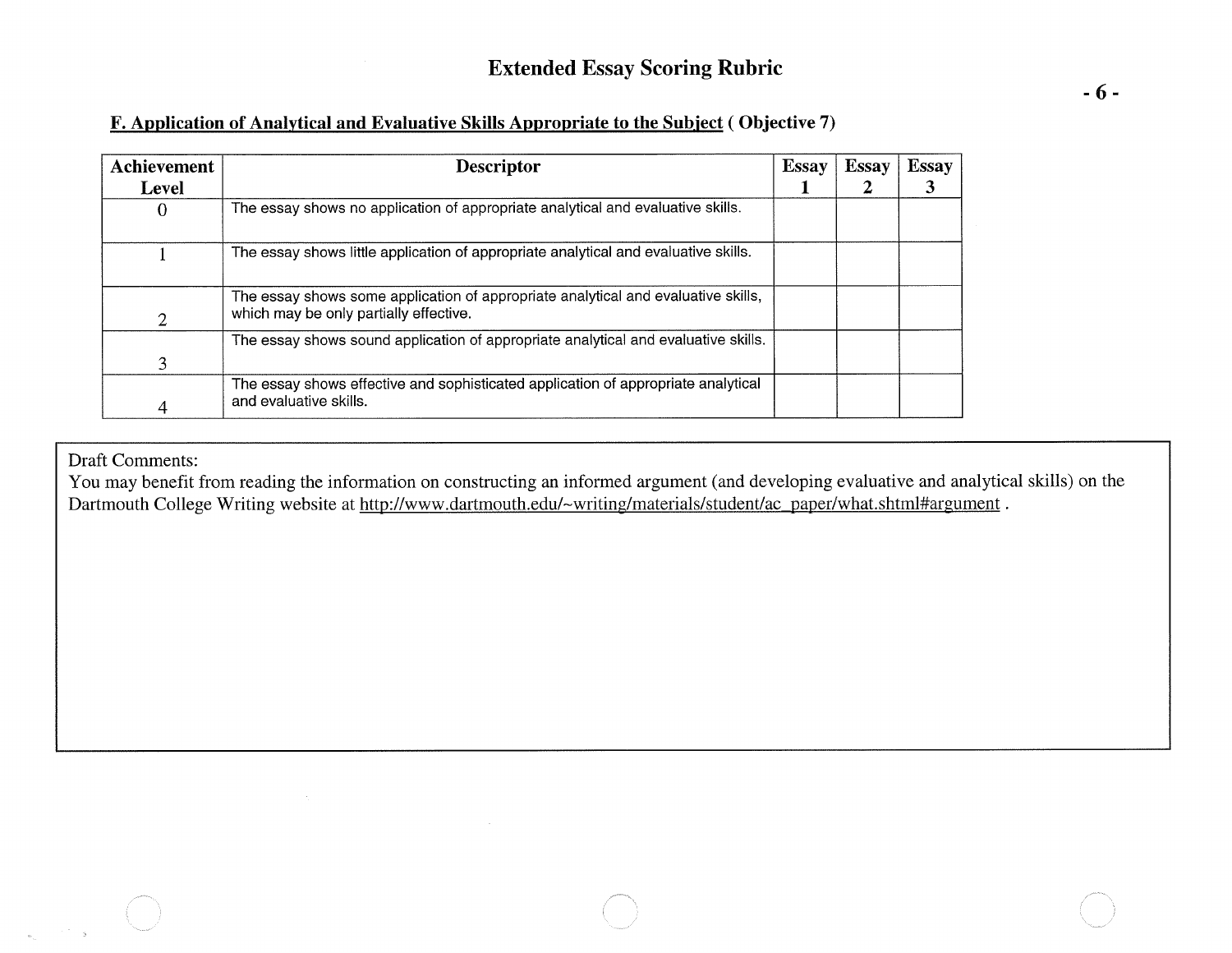

#### G: Use of Language Appropriate to the Subject (Objective 6)

| Achievement | <b>Descriptor</b>                                                                | Essay | Essay | <b>Essay</b> |
|-------------|----------------------------------------------------------------------------------|-------|-------|--------------|
| Level       |                                                                                  |       |       |              |
|             | The language used is inaccurate and unclear. There is no effective use of        |       |       |              |
| 0           | terminology appropriate to the subject.                                          |       |       |              |
|             | The language used sometimes communicates clearly but does not do so              |       |       |              |
|             | consistently. The use of terminology appropriate to the subject is only partly   |       |       |              |
|             | accurate.                                                                        |       |       |              |
|             | The language used for the most part communicates clearly. The use of terminology |       |       |              |
|             | appropriate to the subject is usually accurate.                                  |       |       |              |
|             | The language used communicates clearly. The use of terminology appropriate to    |       |       |              |
|             | the subject is accurate, although there may be occasional lapses.                |       |       |              |
|             | The language used communicates clearly and precisely. Terminology appropriate    |       |       |              |
|             | to the subject is used accurately, with skill and understanding.                 |       |       |              |

Draft Comments:

You can make your essay (and your argument) easier to understand by attending to style and usage. Information on these topics can be found on the Dartmouth College Writing Program's website at http://www.dartmouth.edu/~writing/materials/student/ac paper/style.shtml.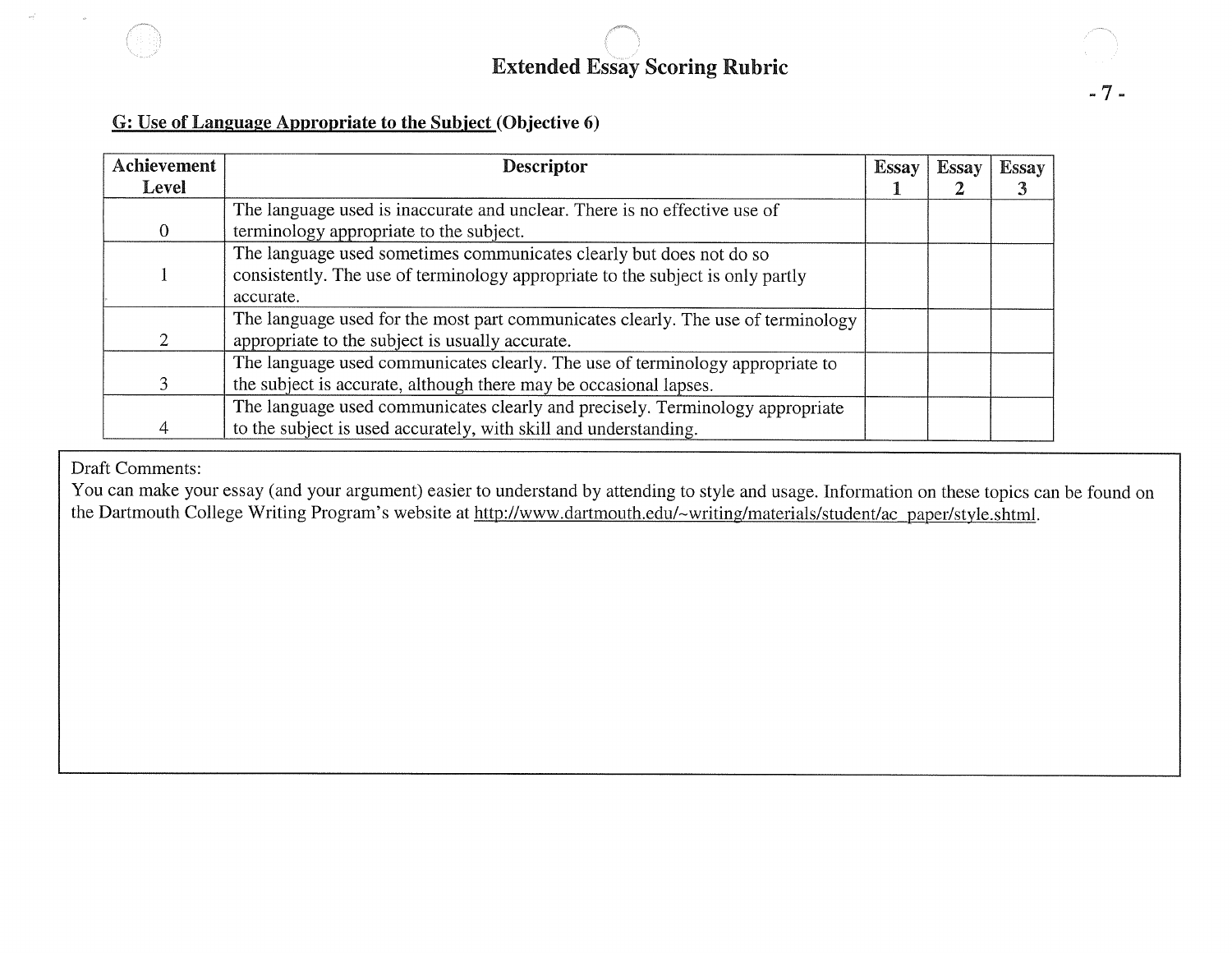#### H: Conclusion (Objectives 1, 4, and 5)

This criterion assesses the extent to which the essay incorporates a conclusion that is relevant to the research question and is consistent with the evidence presented in the essay.

| Achievement | <b>Descriptor</b>                                                                      | <b>Essay</b> | <b>Essay</b> | <b>Essay</b> |
|-------------|----------------------------------------------------------------------------------------|--------------|--------------|--------------|
| Level       |                                                                                        |              |              |              |
|             | Little or no attempt is made to provide a conclusion that is relevant to the research  |              |              |              |
|             | question.                                                                              |              |              |              |
|             | A conclusion is attempted that is relevant to the research question but may not        |              |              |              |
|             | be entirely consistent with the evidence presented in the essay.                       |              |              |              |
| 2           | An effective conclusion is clearly stated; it is relevant to the research question and |              |              |              |
|             | consistent with the evidence presented in the essay. It should include unresolved      |              |              |              |
|             | questions where appropriate to the subject concerned.                                  |              |              |              |

Draft Comments:

You should study the information on developing an introduction on the Dartmouth College Writing Program website at: http://www.dartmouth.edu/~writing/materials/student/ac\_paper/write.shtml#intros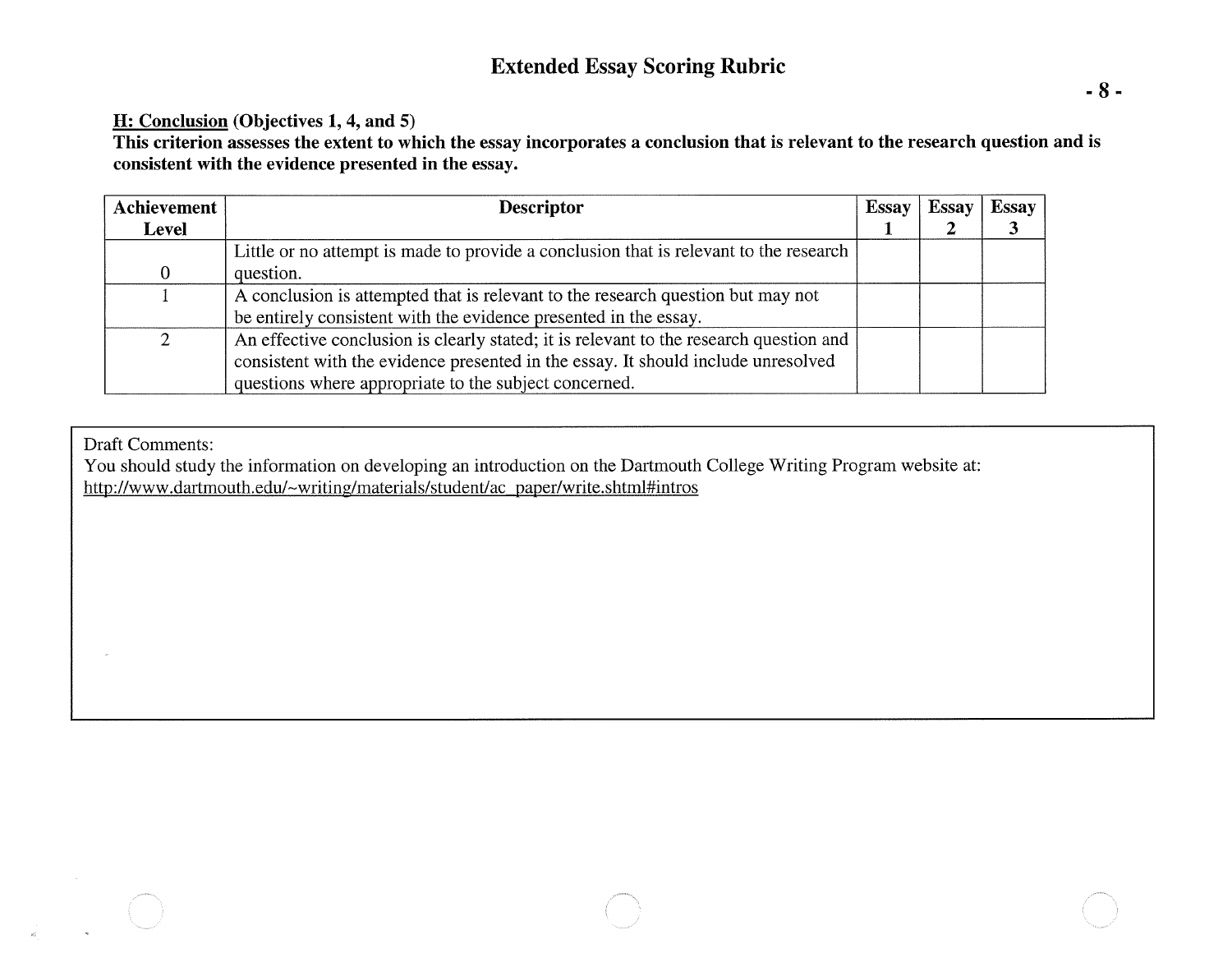#### I: Formal Presentation (Objective 5)

This criterion assesses the extent to which the layout, organization, appearance and formal elements of the essay consistently follow a standard format. The formal elements are: title page, table of contents, page numbers, illustrative material, quotations, documentation (including references, citations and bibliography) and appendices (if used).

| Achievement<br>Level | <b>Descriptor</b>                                                          | <b>Essay</b> | <b>Essay</b><br>$\boldsymbol{2}$ | <b>Essay</b><br>3 |
|----------------------|----------------------------------------------------------------------------|--------------|----------------------------------|-------------------|
| $\overline{0}$       | The formal presentation is unacceptable, or the essay exceeds 4,000 words. |              |                                  |                   |
| 1                    | The formal presentation is poor.                                           |              |                                  |                   |
| $\overline{2}$       | The formal presentation is satisfactory.                                   |              |                                  |                   |
| 3                    | The formal presentation is good.                                           |              |                                  |                   |
| 4                    | The formal presentation is excellent.                                      |              |                                  |                   |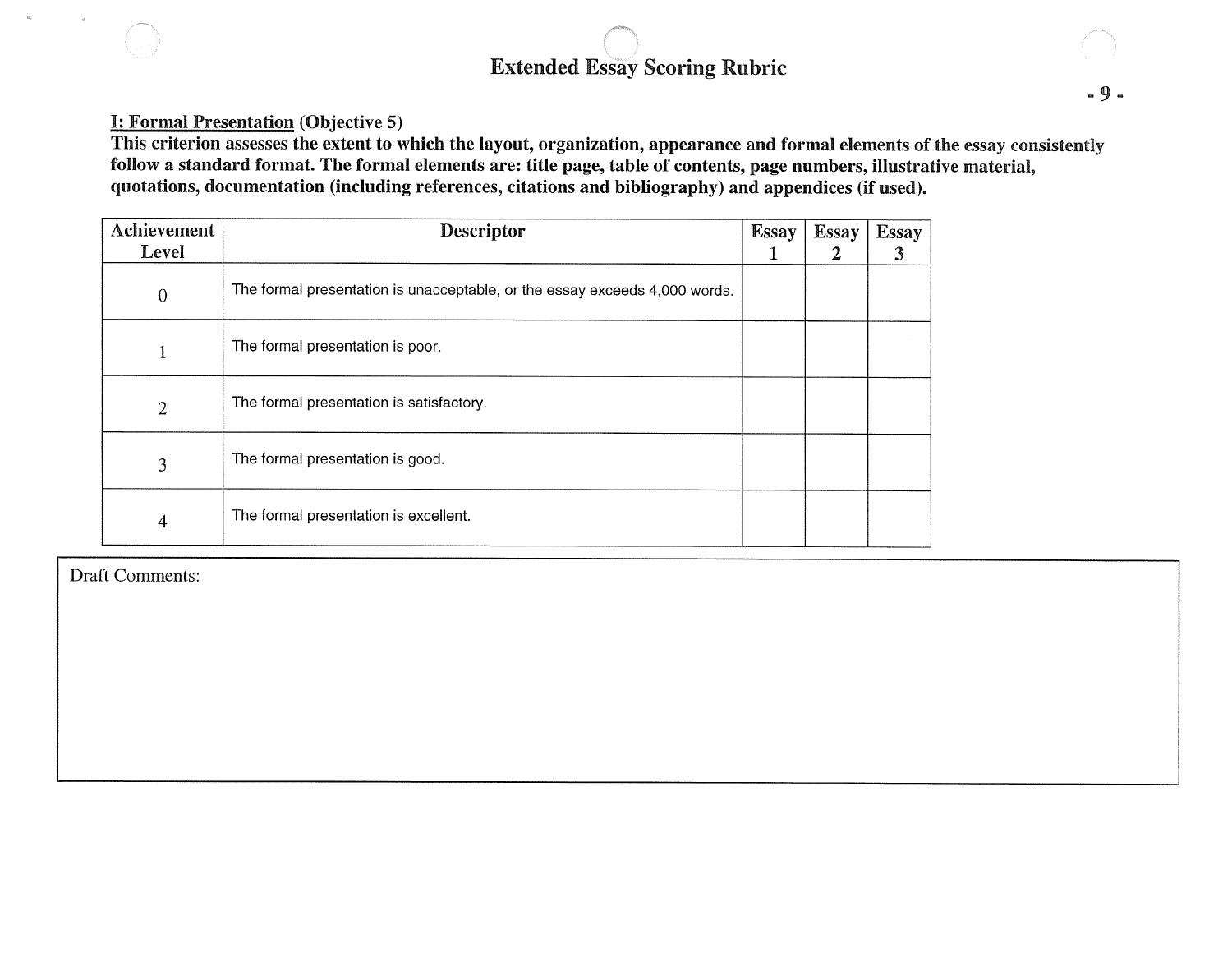#### J: Abstract (Objective 5)

The requirements for the abstract are for it to state clearly the research question that was investigated, how the investigation was undertaken and the conclusion(s) of the essay.

| <b>Achievement</b> | <b>Descriptor</b>                                                                                                   | <b>Essay</b> | <b>Essay</b> | <b>Essay</b> |
|--------------------|---------------------------------------------------------------------------------------------------------------------|--------------|--------------|--------------|
| <b>Level</b>       |                                                                                                                     |              |              |              |
| $\bf{0}$           | The abstract exceeds 300 words or one or more of the required elements of an<br>abstract (listed above) is missing. |              |              |              |
|                    | The abstract contains the elements listed above but they are not all clearly stated.                                |              |              |              |
| ◠                  | The abstract clearly states all the elements listed above.                                                          |              |              |              |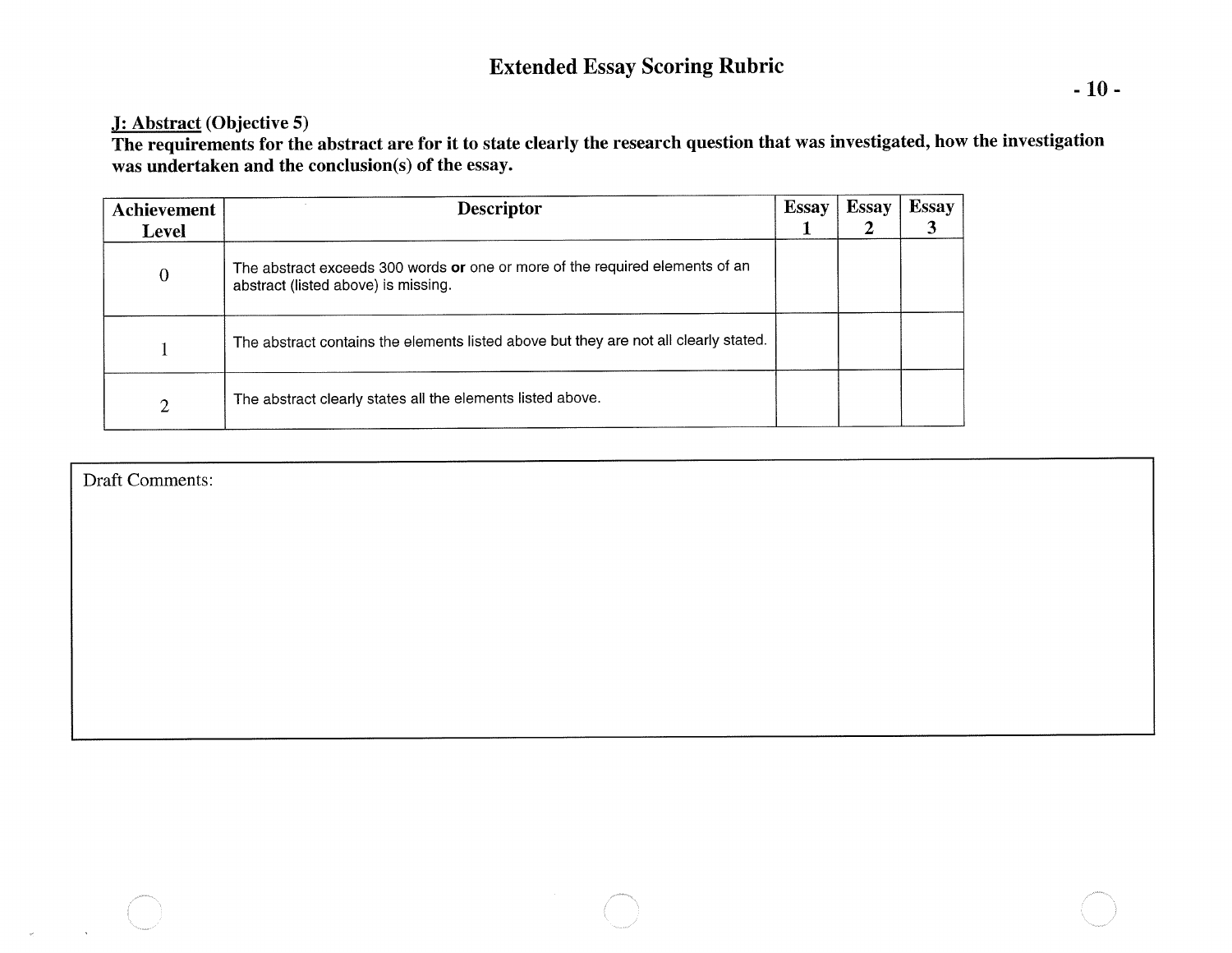#### **K: Holistic judgment(Objective 1)**

**The purpose of this criterion is to assess the qualities that distinguish an essay from the average, such as intellectual initiative, depth of understanding and insight. While these qualities will be clearly present in the best work, less successful essays may also show some evidence of them and should be rewarded under this criterion.** 

| Achievement<br>Level | <b>Descriptor</b>                                        | <b>Essay</b> | <b>Essay</b> | <b>Essay</b><br>3 |
|----------------------|----------------------------------------------------------|--------------|--------------|-------------------|
| $\mathbf 0$          | The essay shows no evidence of such qualities.           |              |              |                   |
|                      | The essay shows little evidence of such qualities.       |              |              |                   |
| $\overline{2}$       | The essay shows some evidence of such qualities.         |              |              |                   |
| 3                    | The essay shows clear evidence of such qualities.        |              |              |                   |
| 4                    | The essay shows considerable evidence of such qualities. |              |              |                   |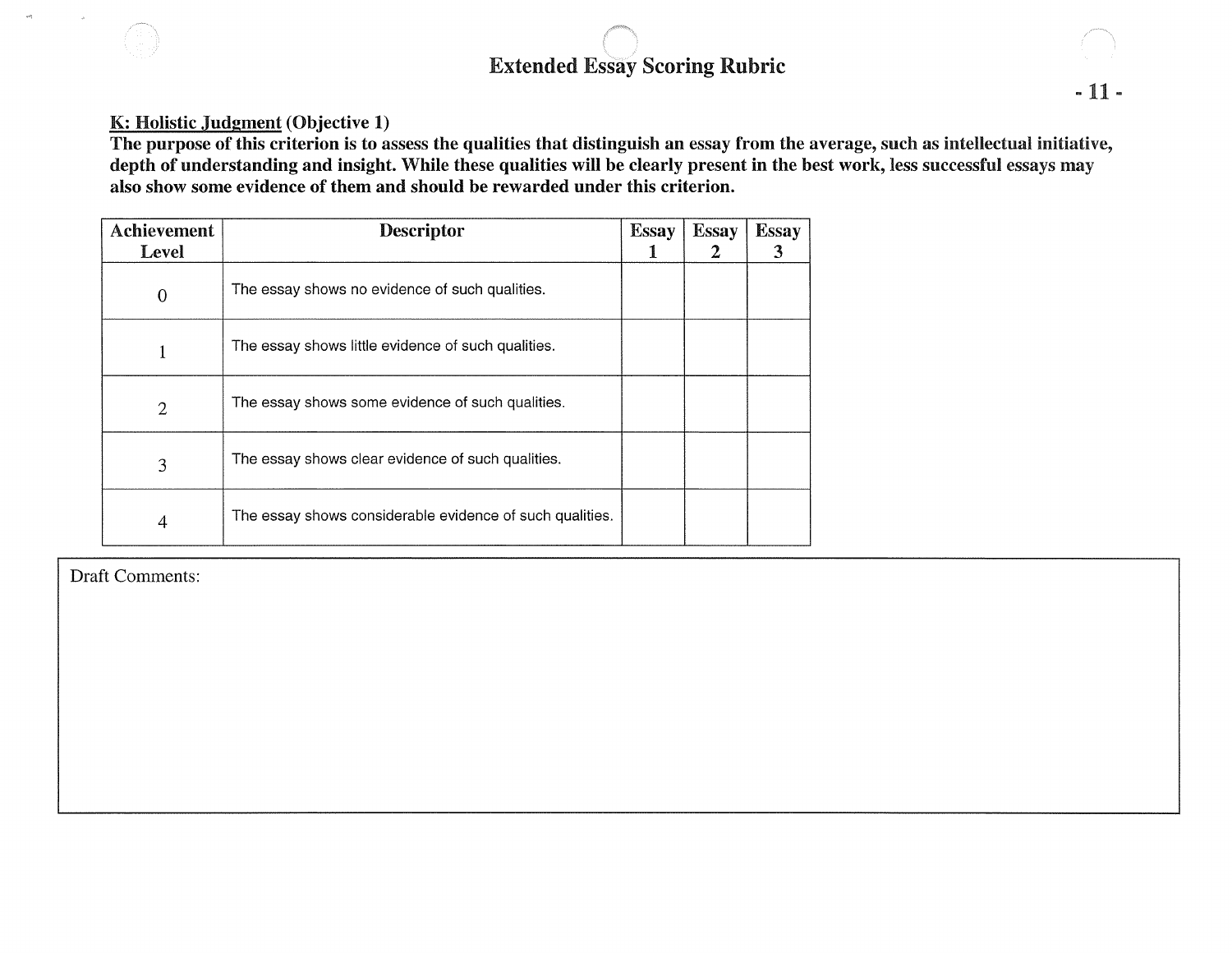$\sim$ 

|                |                                                        | <b>Draft</b> | <b>Final</b> |
|----------------|--------------------------------------------------------|--------------|--------------|
| A.             | <b>Research Question</b>                               |              |              |
| <b>B.</b>      | <b>Introduction</b>                                    |              |              |
| $\mathbb{C}$ . | Investigation                                          |              |              |
| D.             | <b>Knowledge/Understanding of Subject</b>              |              |              |
| E.             | <b>Reasoned Argument</b>                               |              |              |
| F.             | <b>Application of Analytical and Evaluative Skills</b> |              |              |
| G.             | <b>Use of Language</b>                                 |              |              |
| H.             | <b>Conclusion</b>                                      |              |              |
| I.             | <b>Formal Presentation</b>                             |              |              |
| J.             | <b>Abstract</b>                                        |              |              |
| Κ.             | <b>Holistic Judgment</b>                               |              |              |
|                | <b>TOTALS</b>                                          |              |              |

 $\frac{1}{2} \sum_{i=1}^{n} \frac{1}{2} \sum_{j=1}^{n} \frac{1}{2} \sum_{j=1}^{n} \frac{1}{2} \sum_{j=1}^{n} \frac{1}{2} \sum_{j=1}^{n} \frac{1}{2} \sum_{j=1}^{n} \frac{1}{2} \sum_{j=1}^{n} \frac{1}{2} \sum_{j=1}^{n} \frac{1}{2} \sum_{j=1}^{n} \frac{1}{2} \sum_{j=1}^{n} \frac{1}{2} \sum_{j=1}^{n} \frac{1}{2} \sum_{j=1}^{n} \frac{1}{2} \sum_{j=1}^{n$ 

 $\mathcal{L}_{\mathcal{L}}$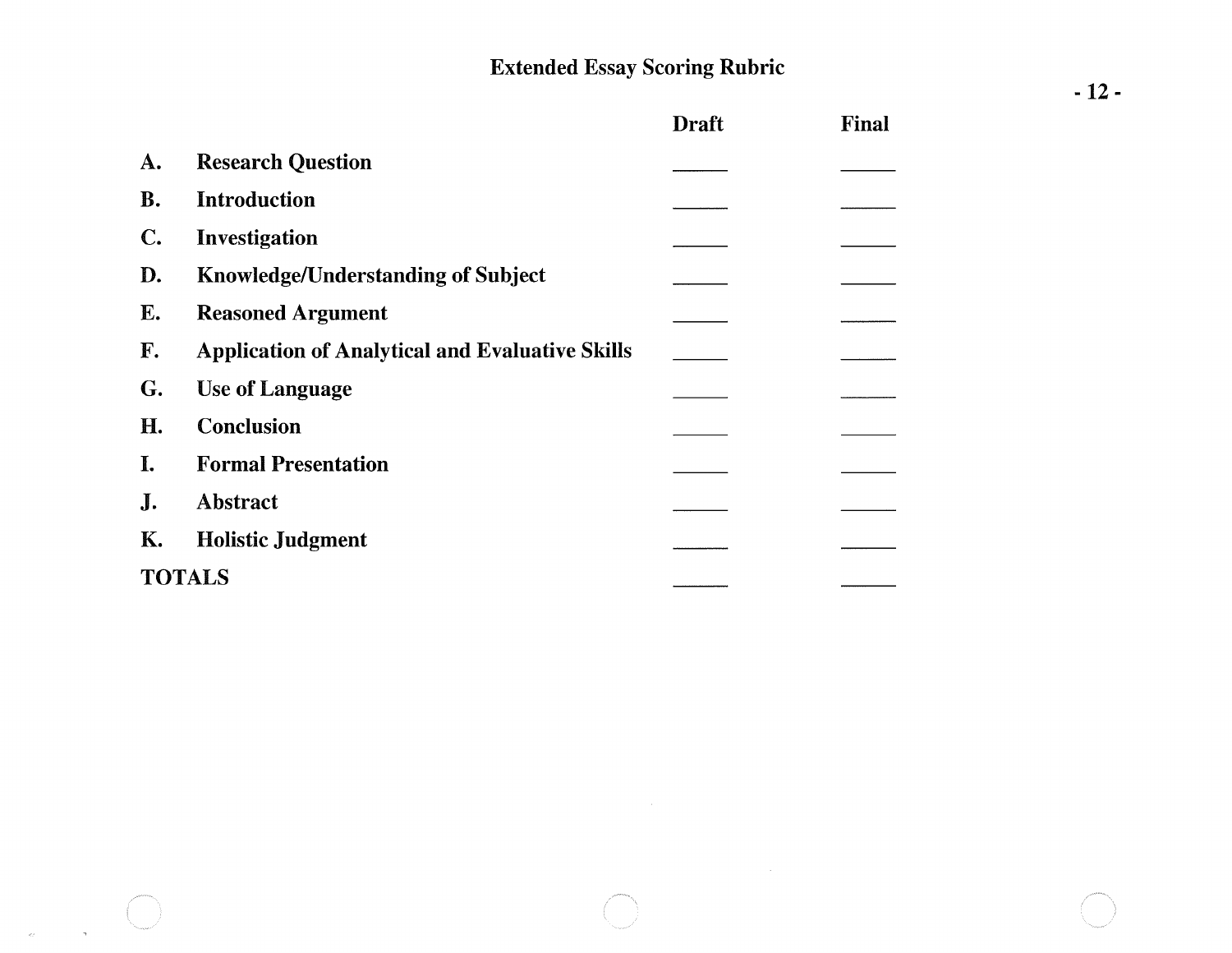**In working on the extended essay, students are expected to:** 

- **1. plan and pursue a research project with intellectual initiative and insight.**
- **2. formulate a precise research question.**
- **3. gather and interpret material from sources appropriate to the research question.**
- **4. structure a reasoned argument in response to the research question on the basis of the material gathered.**
- **5. present their extended essay in a format appropriate to the subject, acknowledging sources in one of the established academic ways.**
- **6. use the terminology and language appropriate to the subject with skill and understanding.**
- **7. apply analytical and evaluative skills appropriate to the subject, with an understanding of the implications and the context of their research.**